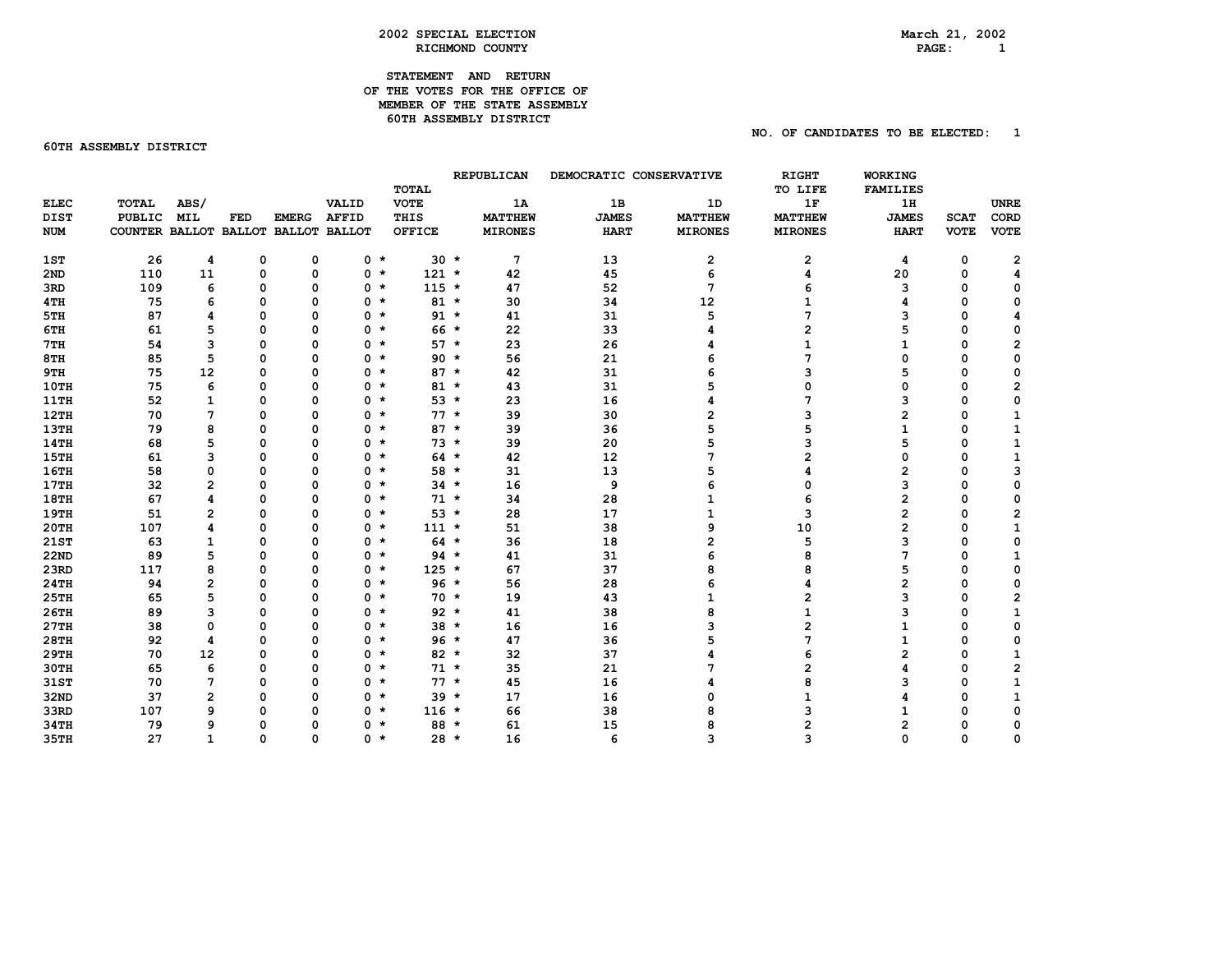## **STATEMENT AND RETURN OF THE VOTES FOR THE OFFICE OF MEMBER OF THE STATE ASSEMBLY 60TH ASSEMBLY DISTRICT**

**60TH ASSEMBLY DISTRICT** 

# **NO. OF CANDIDATES TO BE ELECTED: 1**

|             |                                     |                         |          |              |              |               |        | REPUBLICAN     | DEMOCRATIC CONSERVATIVE |                | <b>RIGHT</b>   | <b>WORKING</b>  |              |              |
|-------------|-------------------------------------|-------------------------|----------|--------------|--------------|---------------|--------|----------------|-------------------------|----------------|----------------|-----------------|--------------|--------------|
|             |                                     |                         |          |              |              | <b>TOTAL</b>  |        |                |                         |                | TO LIFE        | <b>FAMILIES</b> |              |              |
| <b>ELEC</b> | <b>TOTAL</b>                        | ABS/                    |          |              | VALID        | <b>VOTE</b>   |        | 1A             | 1B                      | 1D             | 1F             | 1H              |              | <b>UNRE</b>  |
| <b>DIST</b> | <b>PUBLIC</b>                       | <b>MIL</b>              | FED      | <b>EMERG</b> | <b>AFFID</b> | THIS          |        | <b>MATTHEW</b> | <b>JAMES</b>            | <b>MATTHEW</b> | <b>MATTHEW</b> | <b>JAMES</b>    | <b>SCAT</b>  | CORD         |
| <b>NUM</b>  | COUNTER BALLOT BALLOT BALLOT BALLOT |                         |          |              |              | <b>OFFICE</b> |        | <b>MIRONES</b> | <b>HART</b>             | <b>MIRONES</b> | <b>MIRONES</b> | <b>HART</b>     | <b>VOTE</b>  | <b>VOTE</b>  |
| 36TH        | 86                                  | 11                      | 0        | 0            | $0 *$        |               | $97 *$ | 61             | 27                      | 4              | 2              | 2               | 0            | 1            |
| 37TH        | 94                                  | 5                       | 0        | 0            | $0 *$        |               | $99 *$ | 34             | 53                      | 4              | 3              | 3               | $\mathbf 0$  | $\mathbf 2$  |
| 38TH        | 75                                  | 3                       | 0        | $\Omega$     | $0 *$        |               | $78 *$ | 27             | 36                      | 2              |                | 4               | $\mathbf 0$  | 4            |
| 39TH        | 31                                  | 3                       | 0        | $\Omega$     | $0 *$        |               | $34 *$ | 10             | 21                      | 0              | 2              | 1               | $\mathbf 0$  | 0            |
| <b>40TH</b> | 57                                  | з                       | 0        | $\Omega$     | $0 *$        |               | $60 *$ | 17             | 35                      | 3              | 0              | 5               | $\mathbf 0$  | 0            |
| <b>41ST</b> | 65                                  | 5                       | 0        | $\Omega$     | $0 *$        |               | $70 *$ | 19             | 44                      | 0              | 1              | 5               | $\mathbf 0$  | 1            |
| <b>42ND</b> | 68                                  | 5                       | 0        | $\Omega$     | $0 *$        |               | $73 *$ | 19             | 45                      | 2              | 6              | 1               | $\mathbf 0$  | 0            |
| 43RD        | 46                                  | 3                       | $\Omega$ | $\Omega$     | $0 *$        |               | $49 *$ | 24             | 20                      | 3              | 0              | 2               | $\mathbf 0$  | 0            |
| 44TH        | 91                                  | 5                       | 0        | O            | $0 *$        |               | $96 *$ | 40             | 45                      | 6              | з              | $\overline{2}$  | $\mathbf 0$  | 0            |
| 45TH        | 32                                  | 4                       | 0        | $\Omega$     | $0 *$        |               | $36 *$ | 15             | 16                      | 4              | 1              | 0               | $\mathbf 0$  | 0            |
| 46TH        | 65                                  | 5                       | 0        | $\Omega$     | $0 *$        |               | $70 *$ | 39             | 26                      | 4              | 0              | $\mathbf{1}$    | $\mathbf 0$  | 0            |
| 47TH        | 60                                  | $\overline{\mathbf{c}}$ | 0        | O            | $0 *$        |               | $62 *$ | 29             | 21                      | 2              |                | $\mathbf{1}$    | $\mathbf 0$  | 3            |
| <b>48TH</b> | 75                                  | 2                       | 0        | O            | $0 *$        |               | $77 *$ | 37             | 26                      | 8              | ٩              | 1               | $\mathbf 0$  | 2            |
| <b>49TH</b> | 83                                  | 8                       | 0        | n            | $0 *$        |               | $91 *$ | 39             | 32                      | 14             | 6              | $\Omega$        | $\mathbf 0$  | 0            |
| 50TH        | 89                                  | 4                       | 0        | O            | $0 *$        |               | $93 *$ | 59             | 23                      | 8              | $\overline{2}$ | 1               | $\mathbf 0$  | $\mathbf 0$  |
| 51ST        | 26                                  | 1                       | 0        | O            | $0 *$        |               | $27 *$ | 16             | 10                      | 1              | O              | $\Omega$        | $\mathbf 0$  | 0            |
| 52ND        | 13                                  | 1                       | 0        | Ω            | $0 *$        |               | $14 *$ | 10             | 1                       | 0              | 3              | 0               | $\mathbf 0$  | 0            |
| 53RD        | 42                                  | 1                       | 0        | $\Omega$     | $0 *$        |               | $43*$  | 23             | 15                      | 1              |                | 0               | $\mathbf 0$  | $\mathbf{1}$ |
| 54TH        | 19                                  | $\mathbf{1}$            | 0        | $\Omega$     | $0 *$        |               | $20 *$ | 12             | 5                       | 1              |                | $\mathbf{1}$    | $\mathbf 0$  | 0            |
| 55TH        | 46                                  | 3                       | 0        | $\Omega$     | $0 *$        |               | $49 *$ | 19             | 21                      | 4              | 1              | 3               | $\mathbf 0$  | 1            |
| 56TH        | 77                                  | 3                       | 0        | O            | $0 *$        |               | 80 *   | 22             | 47                      | 2              | 4              | 4               | $\mathbf 0$  | 1            |
| 57TH        | 25                                  | 3                       | 0        | $\Omega$     | $0 *$        |               | $28 *$ | 12             | 13                      | $\overline{2}$ | 0              | 1               | $\mathbf 0$  | 0            |
| 58TH        | 123                                 | 6                       | 0        | 0            | $0 *$        | $129 *$       |        | 34             | 75                      | 6              | 5              | 6               | $\mathbf 0$  | 3            |
| 59TH        | 76                                  | 2                       | 0        | $\Omega$     | $0$ $*$      |               | $78 *$ | 31             | 33                      | 5              | 4              | 3               | $\mathbf 0$  | $\mathbf 2$  |
| <b>60TH</b> | 70                                  | 2                       | 0        | $\Omega$     | $0 *$        |               | $72 *$ | 38             | 26                      | 2              | 3              | $\overline{2}$  | $\mathbf 0$  | $\mathbf{1}$ |
| 61ST        | 42                                  | 5                       | 0        | n            | $0 *$        |               | $47 *$ | 29             | 10                      | 5              | 2              | 1               | $\mathbf 0$  | 0            |
| 62ND        | 68                                  | 4                       | 0        | n            | $0 *$        |               | $72 *$ | 21             | 39                      | 3              | 2              | 5               | $\mathbf 0$  | 2            |
| 63RD        | 68                                  | 15                      | 0        | O            | $0 *$        |               | $83 *$ | 30             | 39                      | 4              | 7              | 2               | $\mathbf{1}$ | 0            |
| 64TH        | 125                                 | 19                      | 0        | 0            | $0 *$        | $144 *$       |        | 68             | 59                      | 5              | 5              | 6               | $\mathbf 0$  | $\mathbf{1}$ |
| 65TH        | 34                                  | 3                       | 0        | $\Omega$     | $0 *$        |               | $37 *$ | 16             | 16                      | 3              | 0              | 1               | $\mathbf 0$  | $\mathbf{1}$ |
| 66TH        | 57                                  | 6                       | 0        | $\Omega$     | $0 *$        |               | $63 *$ | 22             | 37                      | 3              | 0              | 0               | $\mathbf 0$  | 1            |
| 67TH        | 86                                  | 10                      | 0        | O            | $0 *$        |               | $96 *$ | 45             | 35                      | 8              | 1              | 5               | $\mathbf 0$  | 2            |
| <b>68TH</b> | 70                                  | 8                       | 0        |              | $0 *$        |               | $78 *$ | 31             | 30                      | 5              | 5              |                 | $\mathbf 0$  | 3            |
| 69TH        | 77                                  | $\overline{2}$          | 0        | n            | 0            | $\star$       | 79 *   | 25             | 46                      | 1              | 2              | з               | $\mathbf 0$  | $\mathbf 2$  |
| <b>70TH</b> | 51                                  | 3                       | 0        | $\Omega$     | $0 *$        |               | $54$ * | 23             | 24                      | $\mathbf{1}$   | $\overline{2}$ | 3               | $\mathbf 0$  | $\mathbf{1}$ |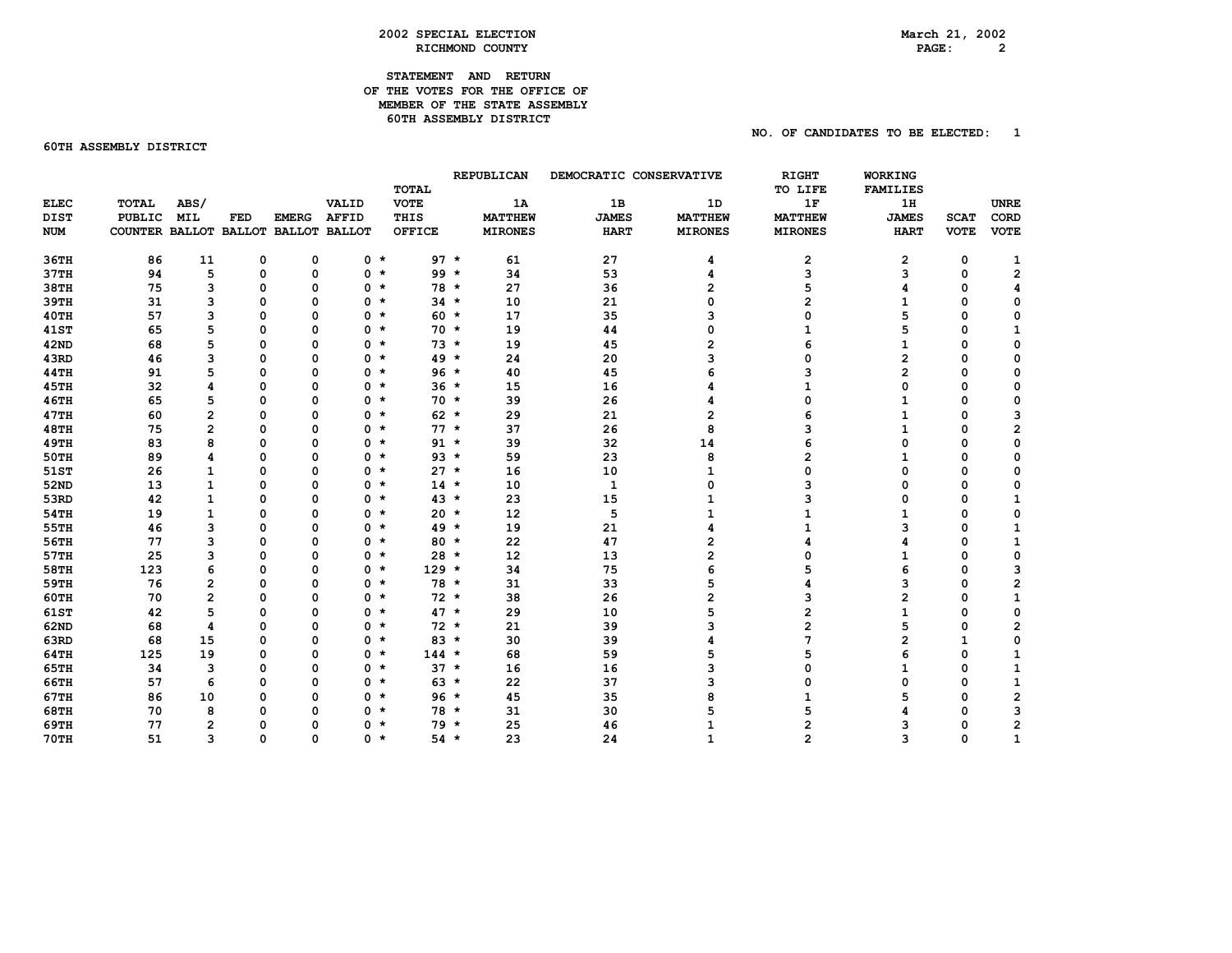## **STATEMENT AND RETURN OF THE VOTES FOR THE OFFICE OF MEMBER OF THE STATE ASSEMBLY 60TH ASSEMBLY DISTRICT**

**60TH ASSEMBLY DISTRICT** 

## **NO. OF CANDIDATES TO BE ELECTED: 1**

|              |                                     |                         |          |              |                | <b>TOTAL</b>  |      | <b>REPUBLICAN</b> |              | DEMOCRATIC CONSERVATIVE | RIGHT<br>TO LIFE | WORKING<br><b>FAMILIES</b> |             |                |  |
|--------------|-------------------------------------|-------------------------|----------|--------------|----------------|---------------|------|-------------------|--------------|-------------------------|------------------|----------------------------|-------------|----------------|--|
| <b>ELEC</b>  | <b>TOTAL</b>                        | ABS/                    |          |              | VALID          | <b>VOTE</b>   |      | 1A                | 1B           | 1D                      | 1F               | 1H                         |             | <b>UNRE</b>    |  |
| <b>DIST</b>  | PUBLIC                              | <b>MIL</b>              | FED      | <b>EMERG</b> | <b>AFFID</b>   | THIS          |      | <b>MATTHEW</b>    | <b>JAMES</b> | <b>MATTHEW</b>          | <b>MATTHEW</b>   | <b>JAMES</b>               | <b>SCAT</b> | <b>CORD</b>    |  |
| <b>NUM</b>   | COUNTER BALLOT BALLOT BALLOT BALLOT |                         |          |              |                | <b>OFFICE</b> |      | <b>MIRONES</b>    | <b>HART</b>  | <b>MIRONES</b>          | <b>MIRONES</b>   | <b>HART</b>                | <b>VOTE</b> | <b>VOTE</b>    |  |
|              |                                     |                         |          |              |                |               |      |                   |              |                         |                  |                            |             |                |  |
| <b>71ST</b>  | 63                                  | 1                       | 0        | 0            | $0 *$          | $64 *$        |      | 22                | 30           | 7                       | 1                | 4                          | 0           | 0              |  |
| <b>72ND</b>  | 65                                  | 1                       | 0        | 0            | $0 *$          | $66 *$        |      | 24                | 34           | 5                       | $\Omega$         | 3                          | $\mathbf 0$ | $\mathbf 0$    |  |
| <b>73RD</b>  | 108                                 | з                       | 0        | 0            | $0 *$          | $111 *$       |      | 30                | 69           | з                       | 1                | 5                          | $\mathbf 0$ | з              |  |
| <b>74TH</b>  | 67                                  | $\mathbf{1}$            | 0        | 0            | $0 *$          | 68 *          |      | 31                | 33           | 2                       | O                | $\mathbf{1}$               | $\mathbf 0$ | $\mathbf{1}$   |  |
| 75TH         | 81                                  | 3                       | 0        | $\Omega$     | $0 *$          | $84 *$        |      | 30                | 44           | 2                       |                  | 5                          | $\mathbf 0$ | 1              |  |
| <b>76TH</b>  | 69                                  | 3                       | 0        | $\Omega$     | $0+$           | $72 *$        |      | 22                | 42           | 2                       |                  | 1                          | $\mathbf 0$ | 1              |  |
| 77TH         | 35                                  | 1                       | 0        | $\Omega$     | $0 *$          | $36 *$        |      | 10                | 22           | 1                       | 1                | $\overline{2}$             | $\mathbf 0$ | 0              |  |
| <b>78TH</b>  | 49                                  | 2                       | 0        | 0            | $0 *$          |               | 51 * | 17                | 31           | 2                       | 0                | 1                          | $\mathbf 0$ | 0              |  |
| <b>79TH</b>  | 53                                  | 0                       | 0        | 0            | $0 *$          | $53 *$        |      | 30                | 18           | 3                       | 0                | 1                          | $\mathbf 0$ | 1              |  |
| 80TH         | 48                                  | 4                       | 0        | 0            | $0 *$          | $52 *$        |      | 20                | 24           | 0                       | 3                | 4                          | $\mathbf 0$ | ${\bf 1}$      |  |
| <b>81ST</b>  | 32                                  | 4                       | 0        | $\Omega$     | $0 *$          | $36 *$        |      | 16                | 17           | $\mathbf{1}$            | 1                | 0                          | $\mathbf 0$ | 1              |  |
| 82ND         | 37                                  | $\overline{2}$          | 0        | $\Omega$     | $0 *$          | $39 *$        |      | 12                | 23           | 3                       | 0                | 1                          | $\mathbf 0$ | 0              |  |
| 83RD         | 32                                  | 1                       | 0        | $\Omega$     | 0 *            | $33 *$        |      | 6                 | 26           | $\mathbf{1}$            | 0                | 0                          | $\mathbf 0$ | 0              |  |
| <b>84TH</b>  | 29                                  | 0                       | $\Omega$ | $\Omega$     | 0 *            | $29 *$        |      | 9                 | 13           | 3                       | $\mathbf{1}$     | 3                          | $\mathbf 0$ | 0              |  |
| <b>85TH</b>  | 84                                  | 3                       | 0        | $\Omega$     | $0 *$          | $87 *$        |      | 29                | 53           | $\overline{2}$          | 0                | 2                          | 0           | 1              |  |
| <b>86TH</b>  | 65                                  | 4                       | 0        | $\Omega$     | 0 *            | $69 *$        |      | 33                | 30           | 3                       | 2                | 1                          | $\mathbf 0$ | 0              |  |
| <b>87TH</b>  | 48                                  | $\overline{\mathbf{c}}$ | 0        | $\Omega$     | $0 *$          | $50 *$        |      | 22                | 25           | 2                       | 0                | $\mathbf{1}$               | $\mathbf 0$ | 0              |  |
| <b>88TH</b>  | 50                                  | 2                       | 0        | $\Omega$     | $0 *$          | $52 *$        |      | 23                | 21           | 4                       | 2                | $\overline{2}$             | 0           | 0              |  |
| <b>89TH</b>  | 52                                  | 1                       | 0        | $\Omega$     | $0 *$          | $53 *$        |      | 25                | 22           | 3                       | $\overline{2}$   | $\mathbf{1}$               | 0           | 0              |  |
| <b>90TH</b>  | 34                                  | 0                       | $\Omega$ | $\Omega$     | $0 *$          | $34 *$        |      | 18                | 12           | 4                       | 0                | $\mathbf 0$                | $\mathbf 0$ | 0              |  |
| 91ST         | 160                                 | $\overline{2}$          | 0        | O            | $0 *$          | $162 *$       |      | 88                | 53           | 9                       | 8                | 3                          | $\mathbf 0$ | $\mathbf{1}$   |  |
| 92ND         | 60                                  | 4                       | 0        | 0            | $0 *$          | $64 *$        |      | 38                | 15           | 9                       | $\overline{2}$   | 0                          | $\mathbf 0$ | $\mathbf 0$    |  |
| 93RD         | 53                                  | 4                       | 0        | $\Omega$     | $0 *$          | $57 *$        |      | 22                | 26           | 4                       | 0                | $\mathbf{1}$               | $\mathbf 0$ | 4              |  |
| 94TH         | 53                                  | з                       | 0        | O            | $0 *$          | $56 *$        |      | 25                | 16           | 7                       | 8                | $\Omega$                   | 0           | 0              |  |
| 95TH         | 33                                  | 1                       | 0        | $\Omega$     | $0 *$          | $34$ *        |      | 19                | 9            | 4                       | 2                | $\Omega$                   | 0           | 0              |  |
| 96TH         | 38                                  | $\mathbf{1}$            | $\Omega$ | $\Omega$     | 0 <sub>h</sub> | $39 *$        |      | 13                | 16           | 4                       | $\overline{2}$   |                            | $\mathbf 0$ | 0              |  |
| 97TH         | 32                                  | 2                       | $\Omega$ | O            | 0 *            | $34 *$        |      | 22                | 11           | 1                       | O                | O                          | $\mathbf 0$ | 0              |  |
| <b>98TH</b>  | 68                                  | 0                       | 0        | $\Omega$     | $0 *$          | 68 *          |      | 16                | 38           | 5                       | 1                | 8                          | $\mathbf 0$ | $\mathbf 0$    |  |
| <b>99TH</b>  | 63                                  | $\mathbf{1}$            | 0        | $\Omega$     | $0 *$          | $64$ *        |      | 19                | 39           | 2                       | 0                |                            | $\mathbf 0$ | 0              |  |
| <b>100TH</b> | 10                                  | 0                       | 0        | $\Omega$     | 0 *            | $10 *$        |      | 4                 | 4            | 1                       | O                | $\Omega$                   | $\mathbf 0$ | $\mathbf 1$    |  |
| <b>101ST</b> | 33                                  | 1                       | 0        | $\Omega$     | $0 *$          | $34$ *        |      | 16                | 17           | 0                       | 1                | 0                          | $\mathbf 0$ | 0              |  |
| 102ND        | 68                                  | 4                       | 0        | $\Omega$     | $0 *$          | $72 *$        |      | 20                | 42           | 5                       | $\overline{2}$   | 3                          | $\mathbf 0$ | 0              |  |
| 103RD        | 53                                  | 4                       | 0        |              | $0 *$          | $57 *$        |      | 18                | 31           | $\overline{2}$          |                  | 5                          | $\mathbf 0$ | 0              |  |
| 104TH        | 74                                  | 3                       | 0        | n            | $0 *$          | $77 *$        |      | 35                | 34           | 3                       |                  | 1                          | $\mathbf 0$ | 3              |  |
| <b>105TH</b> | 57                                  | 3                       | 0        | $\Omega$     | $0 *$          | $60 *$        |      | 20                | 31           | 3                       | 1                | 3                          | $\mathbf 0$ | $\overline{2}$ |  |